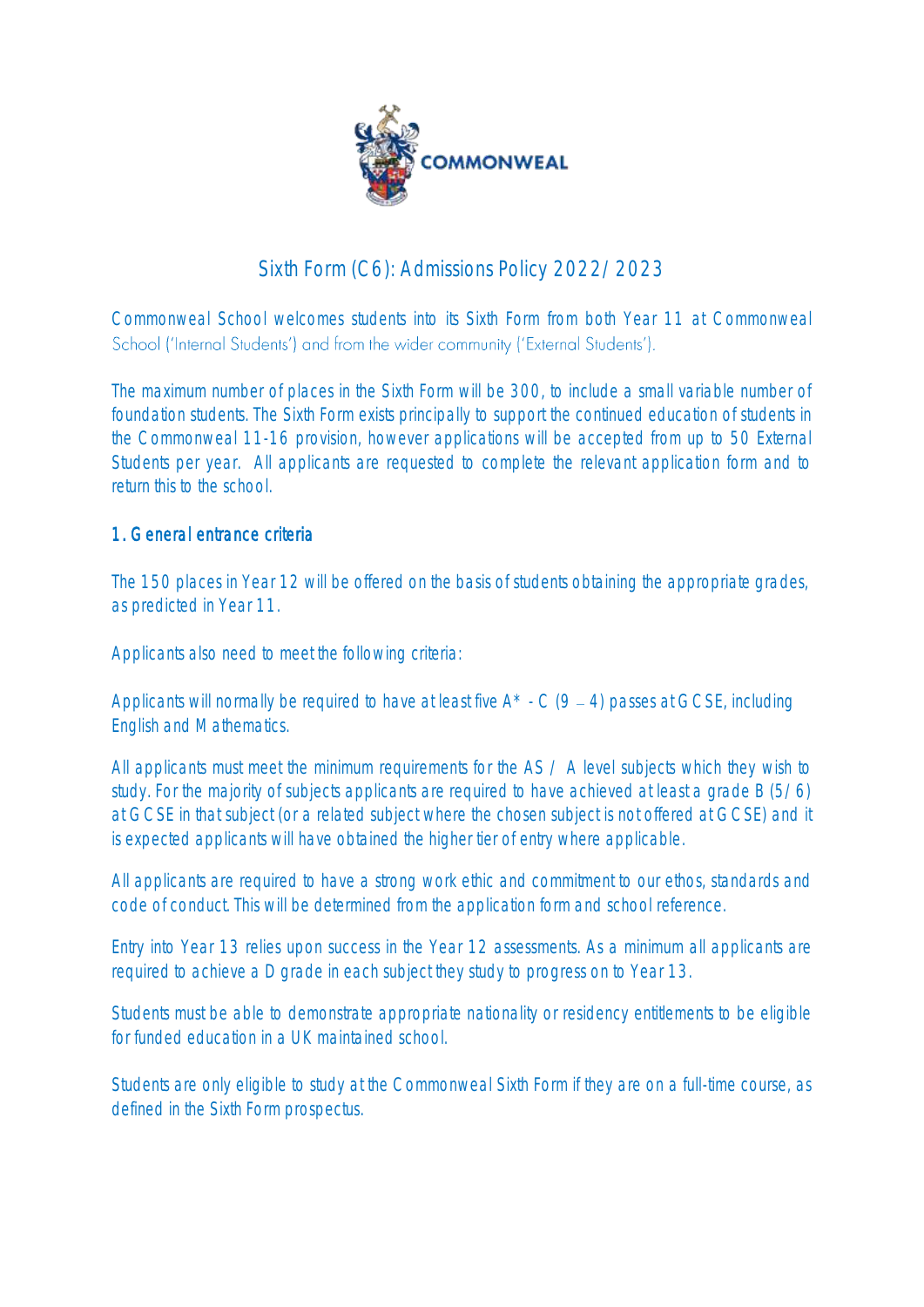Commonweal School is unable to admit external students into the Sixth Form if they are Year 14 students or have completed two years of Sixth Form education at other institutions. Applicants must be under 19 years of age at the start of their programme of study.

Those not achieving the required results may be offered the option of entering the Foundation Year instead (see below). Ideally therefore there would be no students in the Foundation Year, but this is in place to ensure that able students are given the support needed to realise their high academic potential. Places in the Foundation Year will be allocated on a case-by-case basis, when required.

# 2. Nationality Eligibility Criteria

Entrance into the Sixth Form is subject to the regulations regarding nationality, residency status and eligibility for study in UK school sixth forms that apply at the time.

Students must be able to demonstrate appropriate nationality or residency entitlements to be eligible for funded education in a UK maintained school

Students who are not British Citizens can be admitted into the sixth form if, for example:

- They have 'Exceptional' or 'Indefinite Leave to Remain' in this country;
- They have refugee status;
- Their residency is a condition of their parent/s legal employment status in this country.

Students who are classified as 'Overseas Learners' or who have 'Student Visas' cannot be admitted to the Sixth Form for funding reasons. The Commonweal Sixth Form is unable to accept students on a fee-paying basis.

## 3. External Students

External applicants' forms are date-stamped upon receipt by the school and assessed against the admissions criteria.

The PAN for External Students entering Year 12 is 50

If there are more external applications than places available within the PAN, then every application received on time will be considered and ranked against the oversubscription criteria below. In the first instance, the 50 highest ranked students will provisionally be allocated places. Students who have been formally refused will have their names entered on a waiting list.

In some circumstances, the school may be able to make offers of places above these thresholds and when other applicants have been placed on the waiting list, if there is availability on particular courses. This will be dependent on the numbers of applications for particular courses in each year.

Suitable applicants will then be invited into school to discuss their application and course selection on a 'first come – first served' basis. The school endeavours to ensure fairness in the processing of all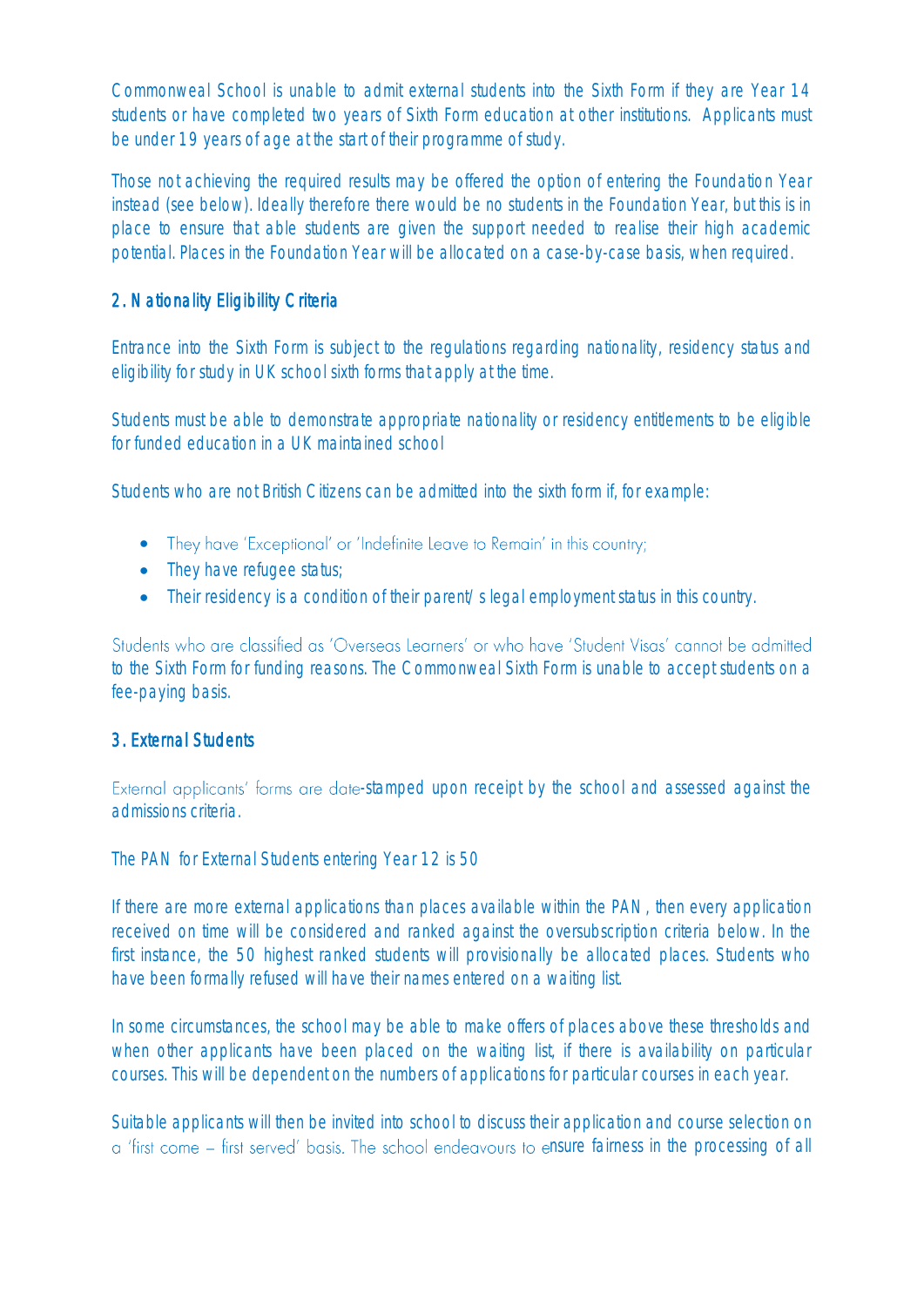applications. Decisions regarding an invitation for the initial meeting will only be made on receipt of a fully completed application form, all sections of which must be fully and appropriately completed.

External Students are made an offer of a place in the Sixth Form on the basis of a satisfactory reference from their previous school or college, confirming their ability to study their selected courses.

## 4. Offers of places at the Commonweal Sixth Form

An offer of a place at the Commonweal Sixth Form is not a guarantee that a student will be admitted into the Sixth Form or that courses that were discussed at interview or indicated on a student's application form will be available.

An offer is subject to:

A satisfactory reference being provided by the student's previous school or college to demonstrate that the student has the academic ability to study their selected courses. Please note that Commonweal School reserves the right to withdraw offers of places or places if it transpires that a student's application form or reference has been erroneously or dishonestly completed by either the applicant or their previous school.

Students achieving appropriate grades in the summer GCSE exams to be eligible to study the courses that they have indicated on their application form and agreed at interview;

If places are available then students meeting the entry requirements will only be admitted during Term 1 of Year 12.

#### 5. Entrance requirement for the Foundation Year

Students who passed the application process and are offered places in Year 12 on the basis of predicted grades, but has not achieved the required exam results may be offered the option of entering the Foundation Year.

Upon receipts of GCSE results students not meeting the original requirements will be required to attend a follow-up interview with the Head of Sixth Form to negotiate either:

a. A change of course(s)

b. Entry into the Foundation Year

There will be an expectation that all students entering the Foundation Year will meet the relevant academic requirements to enter Year 12 the following autumn term. Failure to meet those requirements may result in the student not entering Year 12.

#### 6. Oversubscription

In the event of over subscription applicants meeting the entrance requirements will be put on a waiting list and, should any further places become available, offers will be made on a first-come first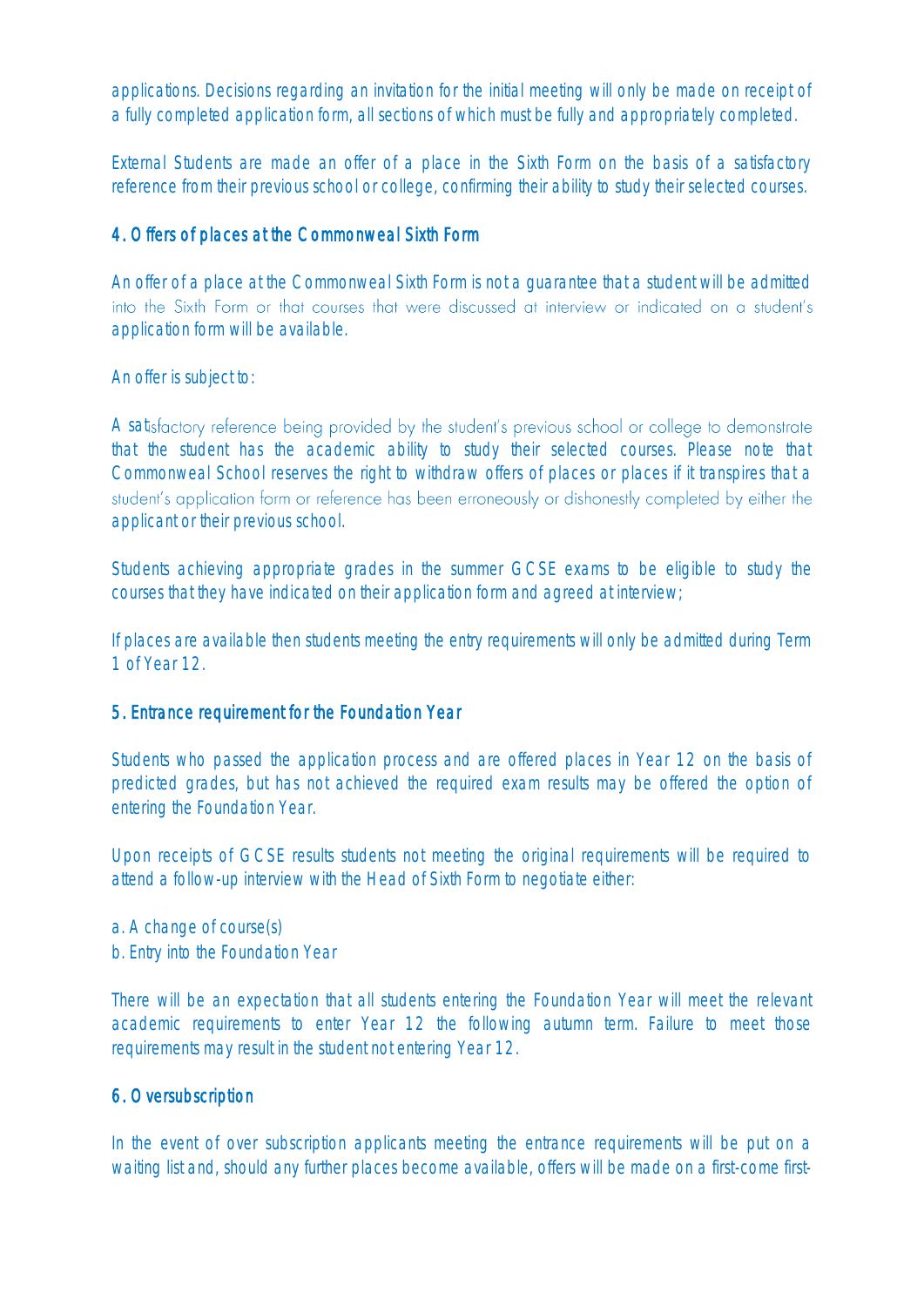served basis. The Admissions Secretary will be responsible for maintaining an up to date admissions list and for arranging appeals, as and when appropriate. The Admissions Secretary will report directly to the Headteacher on at least a fortnightly basis. Admissions data will be a standing agenda item for Personnel Governors' meetings, taking place six times per year.

## Over-Subscription Criteria

The following criteria will be applied to all applications, in the order set out below, to decide which students to admit in the event of oversubscription;

1. Looked After Children (LAC), as defined by section 22 of the Children's Act 1989, or those who were previously LAC.  $*$  including those who appear [to the admissions authority] to have been in state care outside of England and ceased to be in care as a result of being adopted.

2. Any child where a member of staff has been employed at Commonweal School for two years or more years at the time of application for admission to Commonweal School is made, and/or the member of staff is recruited to fill a vacant post for which there is a demonstrable skill shortage. This includes stepchildren, foster children and children of cohabiting parents.

3. Other External Students up to the PAN of 50

4. Other Internal Students

5. In the event of a "tie" under any single criterion, allocation of a place will be decided by the proximity of the child's home to the school, with those nearer accorded the higher priority. The distance used will be a straight line from the family house and the front doors of the School (should they live in a block of flats then the distance from the apartment's front door to the front entrance of the block will be included in this calculation).

6. In the event of there being equal distances under (4) then the priority will be decided based on the student with the higher academic predictions in their best 8 GCSEs, to include English and Maths.

NOTE: Other qualifications will be dealt with on an individual basis; equivalence to the above qualifications will be decided by the Admissions Committee.

# 7. Oversubscription on individual courses

Class sizes will not be allowed to rise above 25, although certain practical subjects will have a lower maximum size.

Should a course become oversubscribed then the following criteria will be used, in the order set out below, to determine allocation of places:

1. Looked After Children (LAC), as defined by section 22 of the Children's Act 1989, or those who were previously LAC.

\*This change will be introduced for children that appear to be looked after outside of England only as a mandatory requirement under a revised School Admissions Code 2021. We anticipate that the Code will be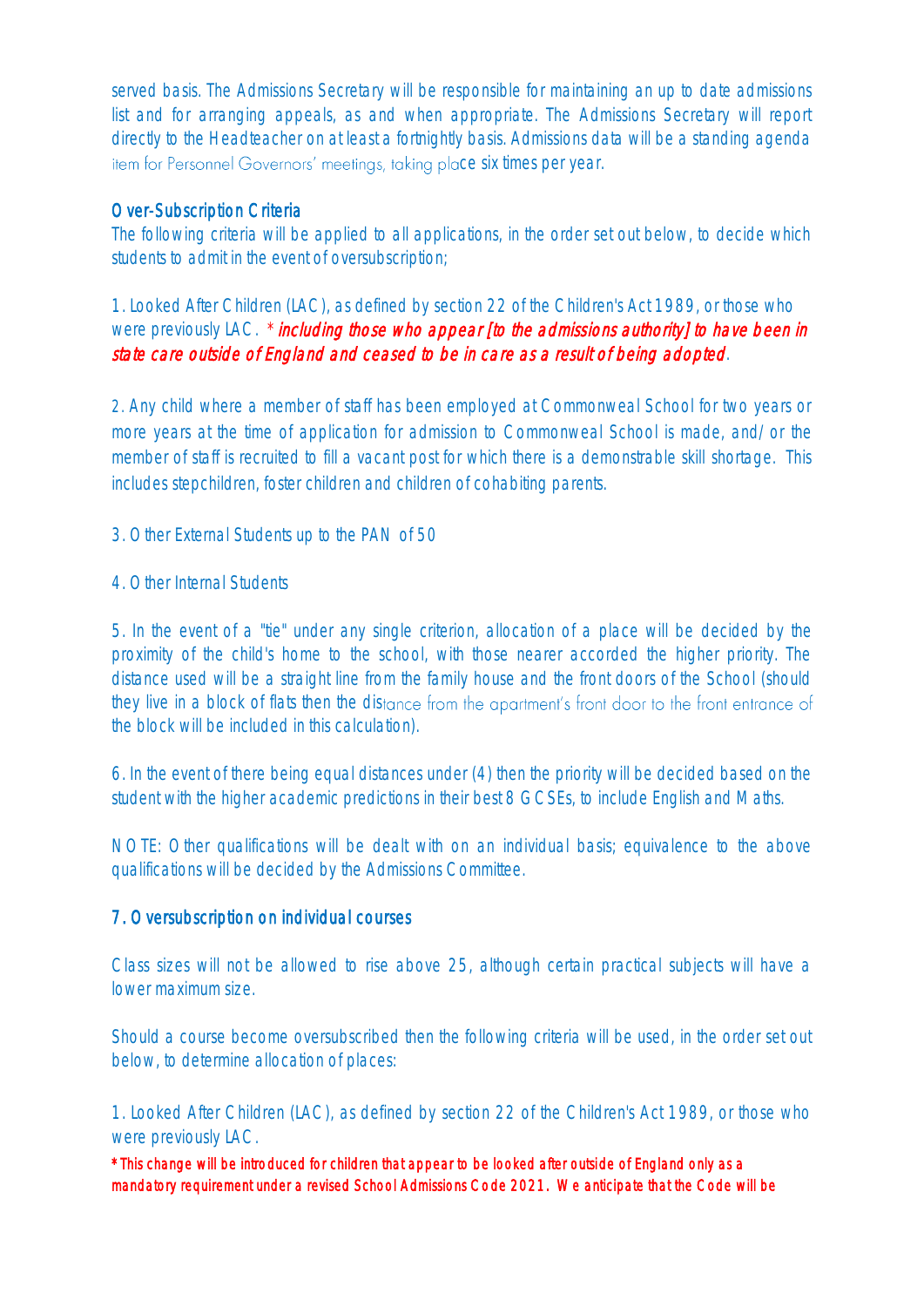revised in Spring 2021. If the revision comes into force before this policy is determined, it will be included. If the revision comes into force after determination, it will be absent from the policy and will be added when we are required to do so.

2. Applications received before the deadline, ranked according to the higher UMS score at GCSE in the subject applied for (double science being equivalent to two separate sciences) or in the first subject in the individual subject criteria

3. Applications received after the deadline from LAC or those who were previously LAC

4. Applications received after the deadline in order of date of receipt of application

Once the class is full, further students will be held on a waiting list, if they request this.

Courses may not run if the number enrolling is small and deemed to be unsustainable.

## 8. Waiting List criteria and operation

Applications that meet the entry criteria will be placed on the Waiting List. These will be datestamped and, as far as possible, dealt within date-priority.

Whilst every effort will be made to operate the waiting list fairly and admit applicants into the Sixth Form in date-priority, the school cannot be responsible for applicants' availability to attend summer enrolment or which courses may be available at any given time.

#### 9. Induction Period

Students entering the Sixth Form are not considered to be on-roll until they have completed an induction period at the start of the first term. This is to ensure that students are on suitable courses and that their approach suggests that they will be successful.

#### 10. Changing courses at the Commonweal Sixth Form

Whilst the school aims to be as flexible as possible in order to accommodate students' aspirations, it is important to appreciate that when students change courses learning is missed and it is disruptive to teaching. Consequently, we aim to keep course changes to a minimum.

Courses can only be changed if:

- the course change is complete within the induction period at the start of term;
- a student is strongly recommended to change by a department because they are expected to be unlikely to be successful in that subject;
- it becomes evident that there is a serious mismatch between a student's course choice and their career aspirations. Course changes in these circumstances can only be agreed in meetings with the student's parent/s or quardian.